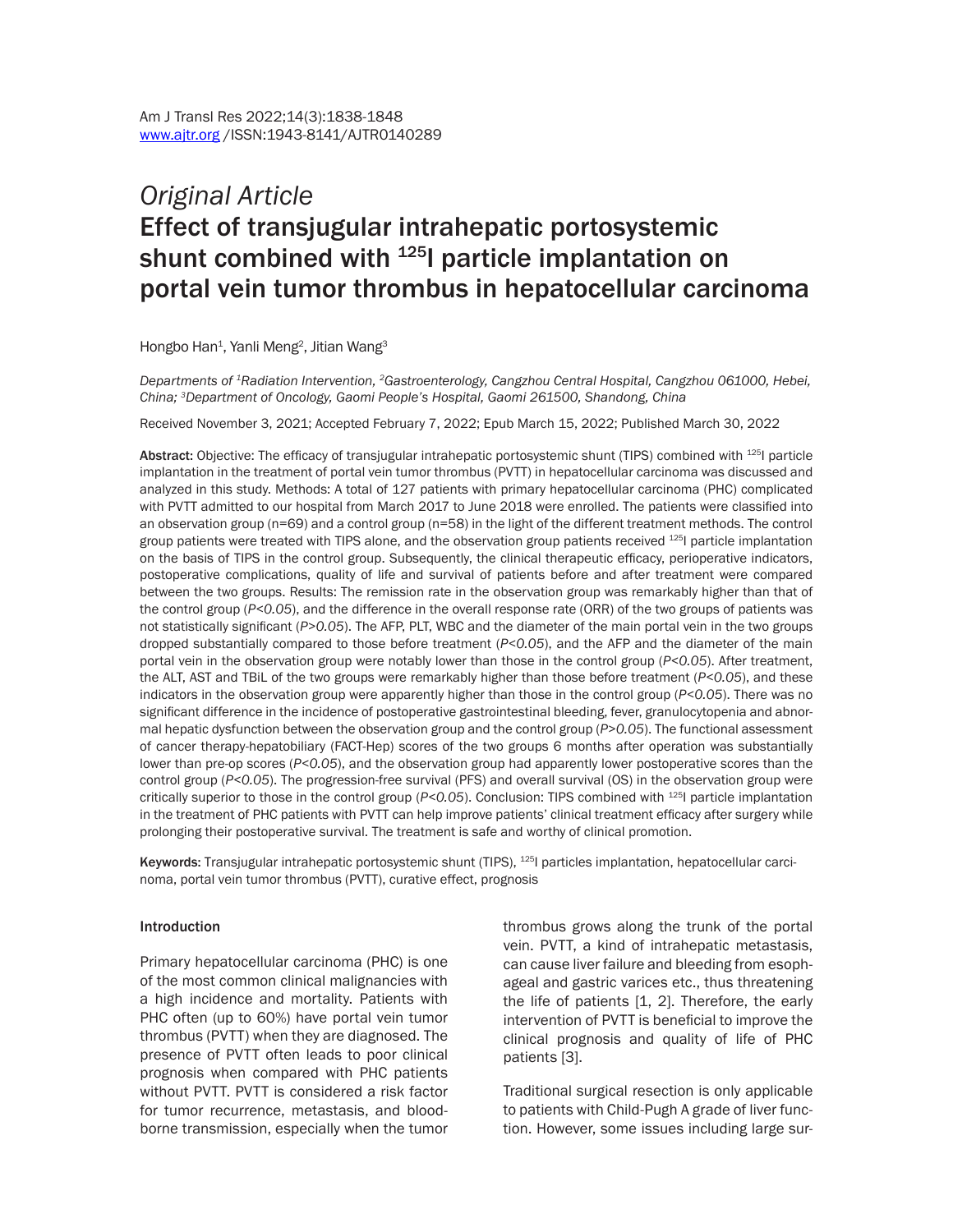gical trauma and the recurrence of PVTT might impair its clinical application [4]. Intrahepatic portal vena cava shunt via jugular vein (TIPS) is safer and shows better short-term efficacy in improving portal vein hypertension in patients when compared to traditional surgical resection. However, due to the proliferation of tumor and endothelial cells, patients are still prone to stenosis after surgery [5, 6]. Thus, the inhibition of portal vein tumor cells should be conducted with the TIPS simultaneously. Currently, several methods such as radiation therapy (RT), transarterial chemoembolization (TACE), and radioembolization (RE) have been applied for the anti-PVTT treatment. Among those methods, radiotherapy using radioactive <sup>125</sup>I particles can kill portal vein tumor cells, inhibit the regeneration of endothelial cells and extend the patency period of the stent [7].

In this study, we evaluated the therapeutic effect of TIPS combined with <sup>125</sup>l particle implantation on patients with PVTT. The combination of those therapies significantly improves the patients' clinical efficacy and survival when compared to the patients who only received TIPS.

## Materials and methods

## *Clinical data*

In this retrospective analysis, a total of 127 patients with primary hepatocellular carcinoma (PHC) complicated with PVTT admitted to our hospital from March 2017 to June 2018 were enrolled. The patients were classified into an observation group (n=69) and a control group (n=58) in the light of the different treatment methods. The ethics committee of our hospital approved this study (No. ECZZX-2017031).

## *Inclusion and exclusion criteria*

*Inclusion criteria:* (1) PHC patients with PVTT that confirmed by CT, MRI or pathological diagnosis; (2) patients with the presence of radiographically measurable lesions; (3) patients with MPVTT confirmed by imaging, and no treatment experiences of other PVTT; (4) patients with PHC who were not eligible for surgical resection or liver transplantation according to the Barcelona Clinic Liver Cancer (BCLC) classification criteria, or who had clear indications for surgery and were unwilling to undergo surgical treatment; (5) patients who voluntarily signed the informed consent forms.

*Exclusion criteria:* (1) patients with distant metastasis; (2) patients with tumor thrombus extending to the lower part of the main trunk of the portal vein and superior mesenteric vein or splenic vein; (3) patients with contraindications for TIPS; (4) patients with expected survival of less than three months.

## *Surgical treatment*

The control group received TIPS only, and the surgical guidance equipment was GE Innova3100 digital subtraction angiography. The modified Seldinger technique was adopted to puncture the right internal jugular vein of the patient, and the RUPS 100 cannula (COOK Company, USA) was inserted into the inferior vena cava. The hepatic vein opening was explored with a guide wire and catheter, and the hepatic venography was performed accordingly. The patient's right hepatic vein or middle hepatic vein was chosen as the starting point for puncture, and the intrahepatic portal vein branch was punctured through the liver parenchyma according to the anatomic relationship between the hepatic vein and portal vein shown by CT or MRI (the ideal target path of the puncture was the left branch which avoids the tumor position). After successful puncture, the double J tube was introduced into splenic vein or superior mesenteric vein via catheter to conduct the portal venography and measurement of portal vein pressure. If the patient's angiography showed obvious varicose veins at the esophageal and gastric fundus during operation, the veins were completely embolized with embolic materials such as spring coil and medical tissue glue. According to the patient's liver function reserve, portal vein pressure and hemodynamics, balloons with different inner diameters were applied to expand shunt  $(7 \text{ mm} \times 80 \text{ mm} \text{ bal-}$ loon was routinely used, Johnson & Johnson, USA). Subsequently, the different specifications of vascular bare stents and covered stents were inserted according to the length of shunt (Bard, USA). The portal vein pressure after shunt was measured after the accurate position and well deployed of the stent was confirmed by portal vein angiography. The opera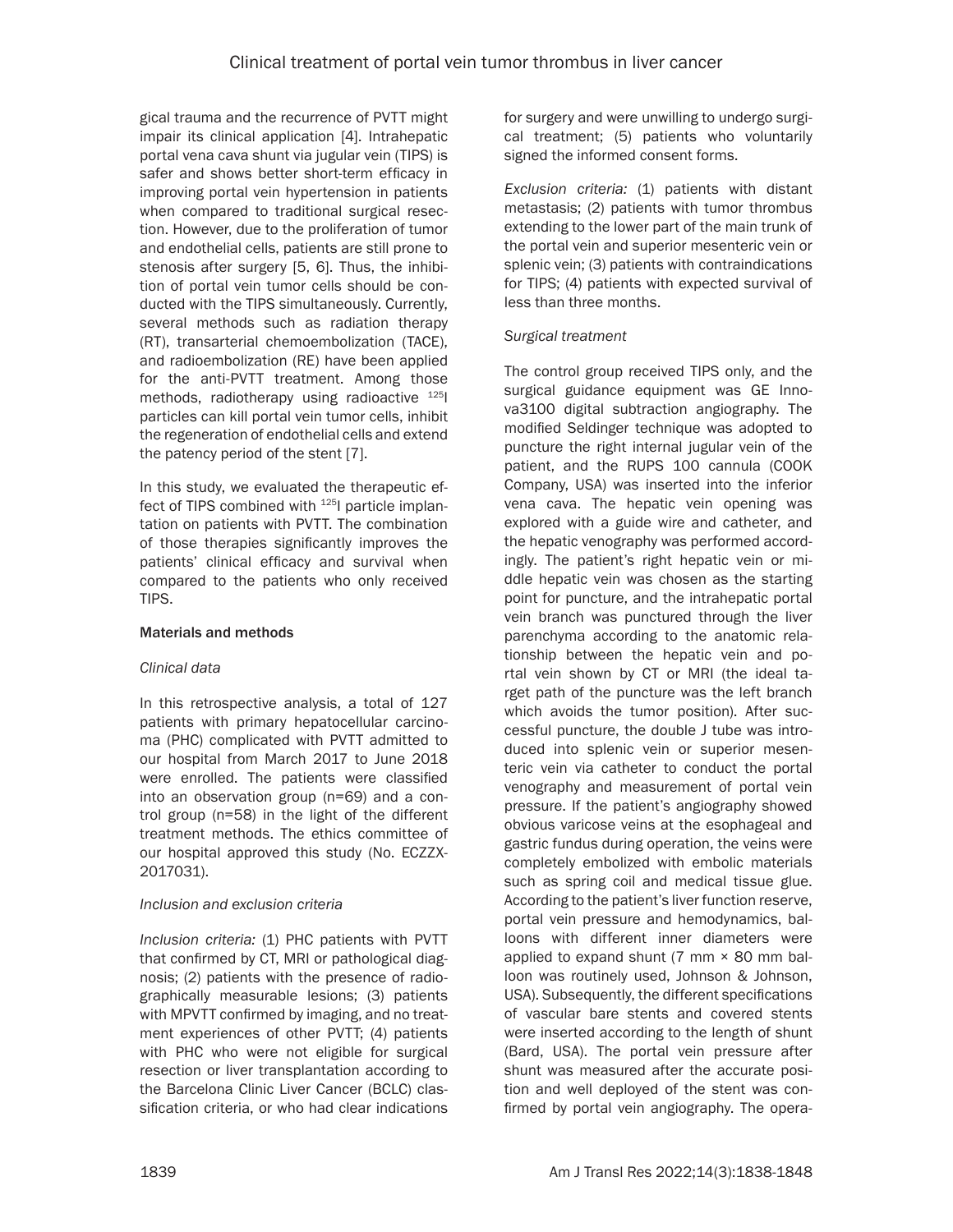tion was completed after the ideal decrease of portal vein pressure, unobstructed shunt and successful variceal vein embolization. After surgery, the patients received routine ornithine aspartate and oral lactulose to prevent hepatic encephalopathy, strengthened liver protection treatment and given albumin supplementation appropriately as needed.

The observation group received <sup>125</sup>I radioactive particles in addition to the TIPS treatment in the control group. After the shunt channel was successfully established by TIPS, the catheter and particle releasing gun were connected between the stent and the cancer thrombus. While the catheter was slowly retreated, the <sup>125</sup>I particles were released through the catheter until the proximal end of the main portal vein and branch to the cancer thrombus, and the radioactive particles were arranged in the entire cancer thrombus as consecutive and orderly as possible. After the implantation, the patient underwent portal vein pressure measurement and portal venography again. If applied in combination with percutaneous hepatic portal vein puncture, the percutaneous hepatic portal vein catheter was removed after the completion of TIPS. During the extraction process, the liver puncture channel was strictly blocked to avoid bleeding in the abdominal cavity or chest cavity. CT scan was performed to confirm that no bleeding or particle metastasis had occurred. The postoperative dose assessment of Radiation Therapy Planning System (TPS), quality verification, routine postoperative hemostasis, liver protection, antiemetic, anti-infection, and supportive treatment were performed on patients, and ECG monitoring was continued for 12 h.

# *Treatment of tumor*

In addition, the transcatheter arterial chemoembolization (TACE) or hepatic artery embolization (TAE), radiofrequency ablation (RFA) and targeted therapy were given according to the patient's condition. For Child-Pugh A patients, TACE treatment was given before or after TIPS according to the size of lesion. For child-Pugh grade C patients, TAE was administered after liver function recovery after TIPS. Patients with lesion diameter ≤5 cm and with abundant blood supply were treated with TACE or TAE at an interval of 3-15 d before RFA. For patients with lesion diameter >5 cm, one or several applications of TACE or TAE were performed. After imaging showed that the lesion had no hepatic artery supply or the catheter could not enter the lesion supply artery, radiofrequency RFA was performed on the part of lesions that showed survival in imaging. Sorafenib targeted therapy can be performed after surgery according to the patient's condition (or the patient's will). The treatment regimen was 400 mg orally, twice a day for 6 months, and the dose can be adjusted on the basis of patient's situation.

## *Follow-up visit*

The deadline for follow-up was set to April 1, 2021. After 1, 2, 3, 6, 9, 12, 15, 18, 21, 24 months, the patient's liver and kidney function, complete blood count, coagulation function, blood fetoprotein (AFP) and upper abdominal enhanced MR were checked to keep track of the changes of intrahepatic lesions after treatment and the status of portal vein thrombus. The efficacy of HCC treatment was evaluated using the modified RECIST criteria proposed by the American Association of Liver Diseases in 2008. If the remaining lesions in the liver were enhanced at arterial stages or new lesions appeared, and the patients could tolerate it, the TACE treatment can be performed again. Patients' OS and PFS were recorded. OS refers to the period from the start of treatment to death due to any cause, and PFS refers to the time from the start of treatment to the first occurrence of disease progression or death from any cause.

# *Evaluation of clinical efficacy*

The curative effect of the patient was evaluated by two physicians with associate senior professional titles or above in combination with the patient's preoperative and postoperative imaging performance. Complete remission (CR): postoperative imaging examination showed the disappearance of MPVTT. Partial remission (PR): imaging examination showed that the diameter of the MPVTT was less than that at pre-operation and did not develop to the distal portal vein. Stable disease (SD): Imaging examination showed that the diameter of the MPVTT did not change much or develop to the distal end of portal vein. Progressive disease (PD): Imaging examination demonstrated that the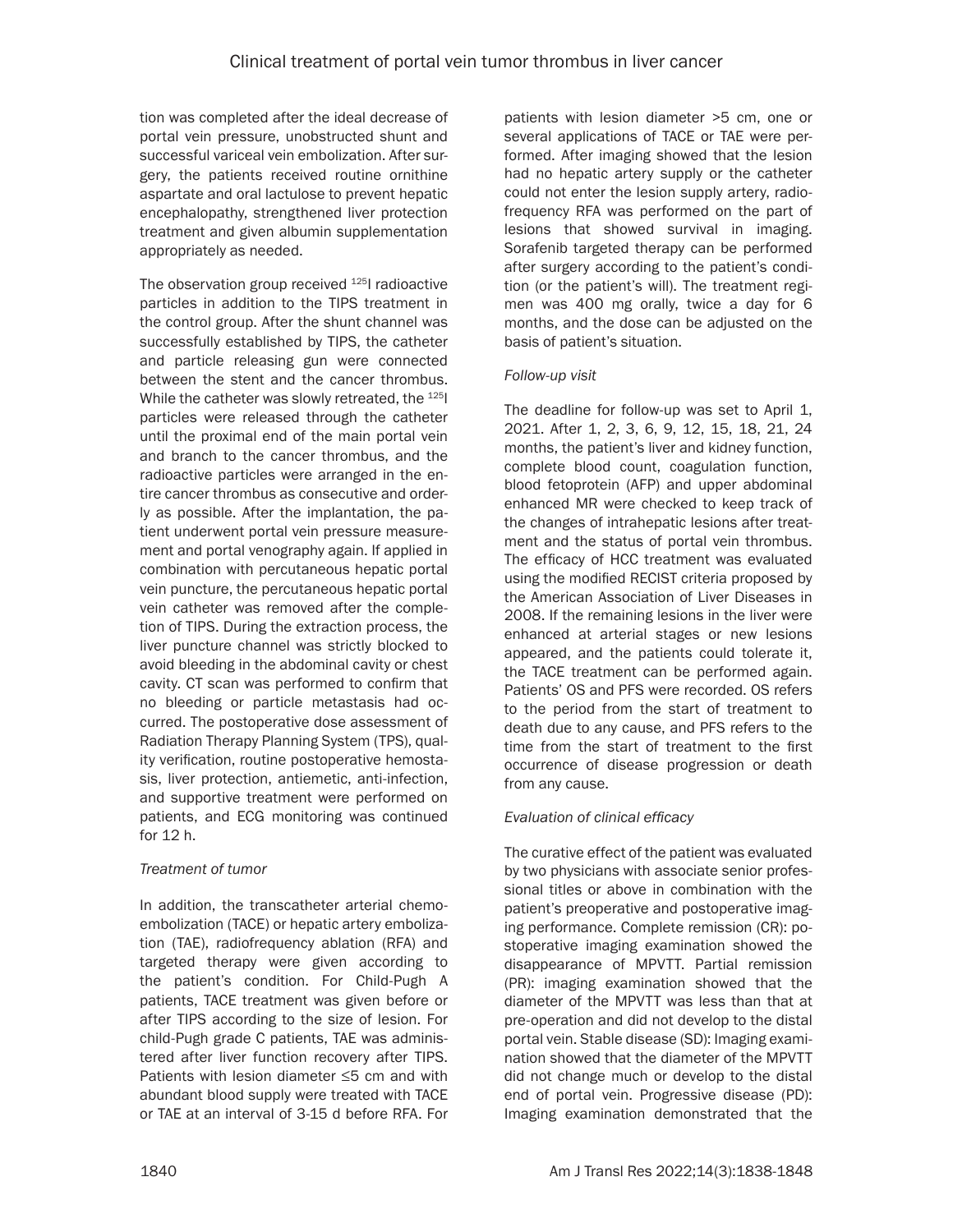lesion developed to the distal end of portal vein or the diameter of MPVTT increased compared with that before surgery. Remission rate  $=$  (CR+PR)/number of cases  $\times$  100%, total response rate = (CR+PR+SD)/number of cases  $\times$  100%

## *Observation of indicators*

The levels of serum alpha fetoprotein (AFP), alanine aminotransferase (ALT), aspartate aminotransferase (AST), total bilirubin (TBIL), platelet count (PLT), leukocyte count (WBC) and the diameter of the portal vein were compared between the two groups before and 8 weeks after operation. The patients' fasting venous blood was extracted before surgery and 8 weeks after surgery to detect AFP, which was conducted by Roche Cobas e601 electrochemiluminescence immunoassay analyzer and its supporting kits. ALT, AST and TBiL were detected by Beckman Coulter AU5800 automatic biochemical analyzer. PLT and WBC were detected by hematology analyzer. The diameter of the portal vein trunk was measured by color Doppler ultrasonography.

## *Observation of complications*

The incidence of postoperative complications in the two groups of patients was observed and compared accordingly.

## *Comparison of quality of life*

The quality of life of the two groups was compared before surgery and 6 months after surgery. The index was evaluated by FACT-Hep Scale, which included daily activities, social/ family life, emotional status, activity ability and additional symptoms of hepatocellular carcinoma. The scale has a total of 46 items, each of which has a score of 0 to 4 point(s), with a total score of 0 to 185 point(s). A lower score indicates a better quality of life of the patient.

## *Statistical analysis*

SPSS 25.0 was applied for data processing and analysis. The measurement data were expressed as (*\_ x*±s) and compared with t test, while the counting data were expressed by percentage and compared using  $\chi^2$  test. The intergroup comparison was conducted using the independent sample t test, while the intragroup comparison was performed using the paired sample t test. Kaplan-Meier survival curve was drawn for survival, and Log-rank test was used for comparison of PFS/OS. *P<0.05* indicated statistically significant differences.

## **Results**

## *Clinical data*

The differences in the baseline data, such as gender, age, Child-Pugh grade, number of lesions, location of PVTT, maximum lesion diameter, and alpha-fetoprotein (APF) between the two groups of patients were not statistically significant (all *P*>0.05), as shown in Table 1.

## *Clinical efficacy*

The treatment conditions of the observation group were as follows: 9 cases of CR (13.04%), 34 cases of PR (49.28%), 23 cases of SD (33.33%), 3 cases of PD (4.35%), the remission rate was 62.32%, and the overall response rate (ORR) of treatment was 95.65%. The treatment results of the control group were as follows: 5 cases of CR (8.62%), 21 cases of PR (36.21%), 26 cases of SD (44.83%), 6 cases of PD (10.34%), the treatment remission rate was 44.83%, and the ORR was 89.66%. A typical case of combining TIPS with <sup>125</sup>l nanoparticle implantation is shown in Figure 1. Figure 1A shows the structure and location of tumors by CT. Then the TIPS and implantation of <sup>125</sup>I were conducted under the image guidance (Figure 1B-D). The postoperative abdominal CT (Figure 1E) was done to check whether there was bleeding or particle diffusion.

The remission rate in the observation group was remarkably higher than that in the control group (*P<0.05*), but the difference in ORR of the two groups of patients was not statistically significant (*P>0.05*) (Table 2).

## *Comparison of indicators between the two groups before and after treatment*

Before treatment, there were no statistically significant differences in AFP, ALT, AST, TBiL, PLT, WBC and portal vein trunk diameter between the two groups (all *P>0.05*). The indicators of AFP, PLT, WBC and portal vein trunk diameter in the two groups decreased substantially compared to those before treatment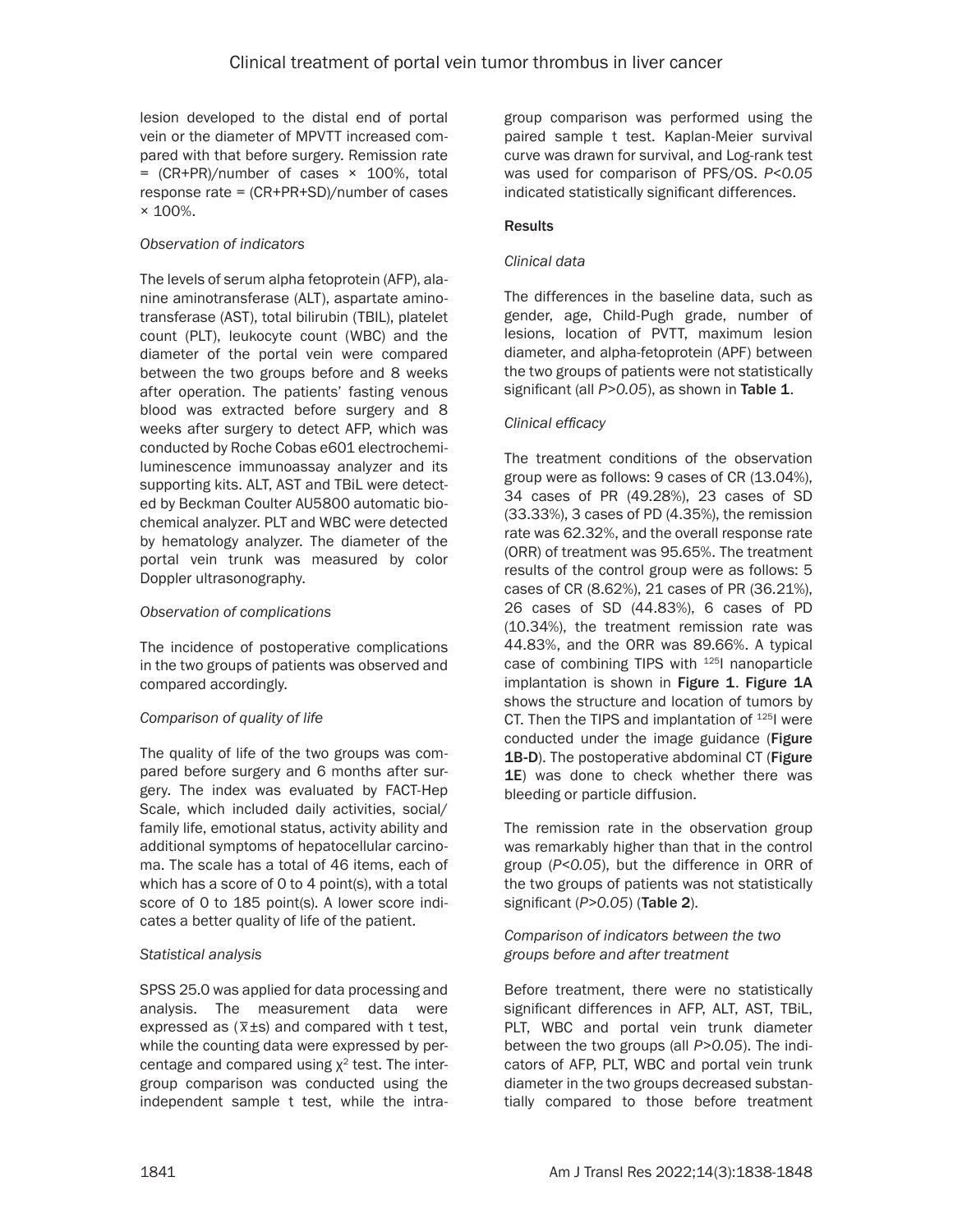| general information                           | Observation group<br>Control group<br>$(n=69)$<br>$(n=58)$ |                   | $t/x^2$ | P     |
|-----------------------------------------------|------------------------------------------------------------|-------------------|---------|-------|
| Gender                                        |                                                            |                   |         |       |
| Male                                          | 39                                                         | 35                | 0.189   | 0.663 |
| Female                                        | 30                                                         | 23                |         |       |
| Age (yrs, $\bar{x}$ ±s)                       | 52.96±11.52                                                | $50.41 \pm 13.41$ | 1.150   | 0.252 |
| Child-Pugh classification (n, %)              |                                                            |                   |         |       |
| Grade A                                       | 18                                                         | 13                | 0.280   | 0.780 |
| Grade B                                       | 42                                                         | 38                |         |       |
| Grade C                                       | 9                                                          | $\overline{7}$    |         |       |
| Number of lesion (n, %)                       |                                                            |                   |         |       |
| 1                                             | 43                                                         | 37                | 0.142   | 0.887 |
| 1~3                                           | 19                                                         | 15                |         |       |
| >3                                            | 7                                                          | 6                 |         |       |
| Location of PVTT (n, %)                       |                                                            |                   |         |       |
| Left branch of portal vein                    | 30                                                         | 24                | 0.578   | 0.563 |
| Right branch of portal vein                   | 27                                                         | 20                |         |       |
| Left and right branches of portal vein        | 12                                                         | 14                |         |       |
| Maximum diameter of lesion (cm, $\bar{x}$ ±s) | $7.44 \pm 3.00$                                            | $7.95 \pm 2.54$   | 1.018   | 0.311 |
| AFP (ng/ml, $\bar{x}$ ±s)                     | 798.59±81.29                                               | 795.14±104.05     | 0.210   | 0.834 |

Note: AFP refers to alpha fetoprotein.



Figure 1. Typical pathological performance before and after surgery. A. Enhanced CT portal vein main tumor thrombus, low-density area after cryotherapy of liver cancer. B-D. TIPS operation process and portal vein I125 seed implantation. E. Postoperative abdominal CT. ① Main portal vein tumor thrombus. ② Main portal stent and particle distribution. ③ Hilar secretion.

(*P<0.05*), and the observation group had notably lower indicators than the control group

(*P<0.05*). After treatment, the ALT, AST and TBiL of the two groups were remarkably higher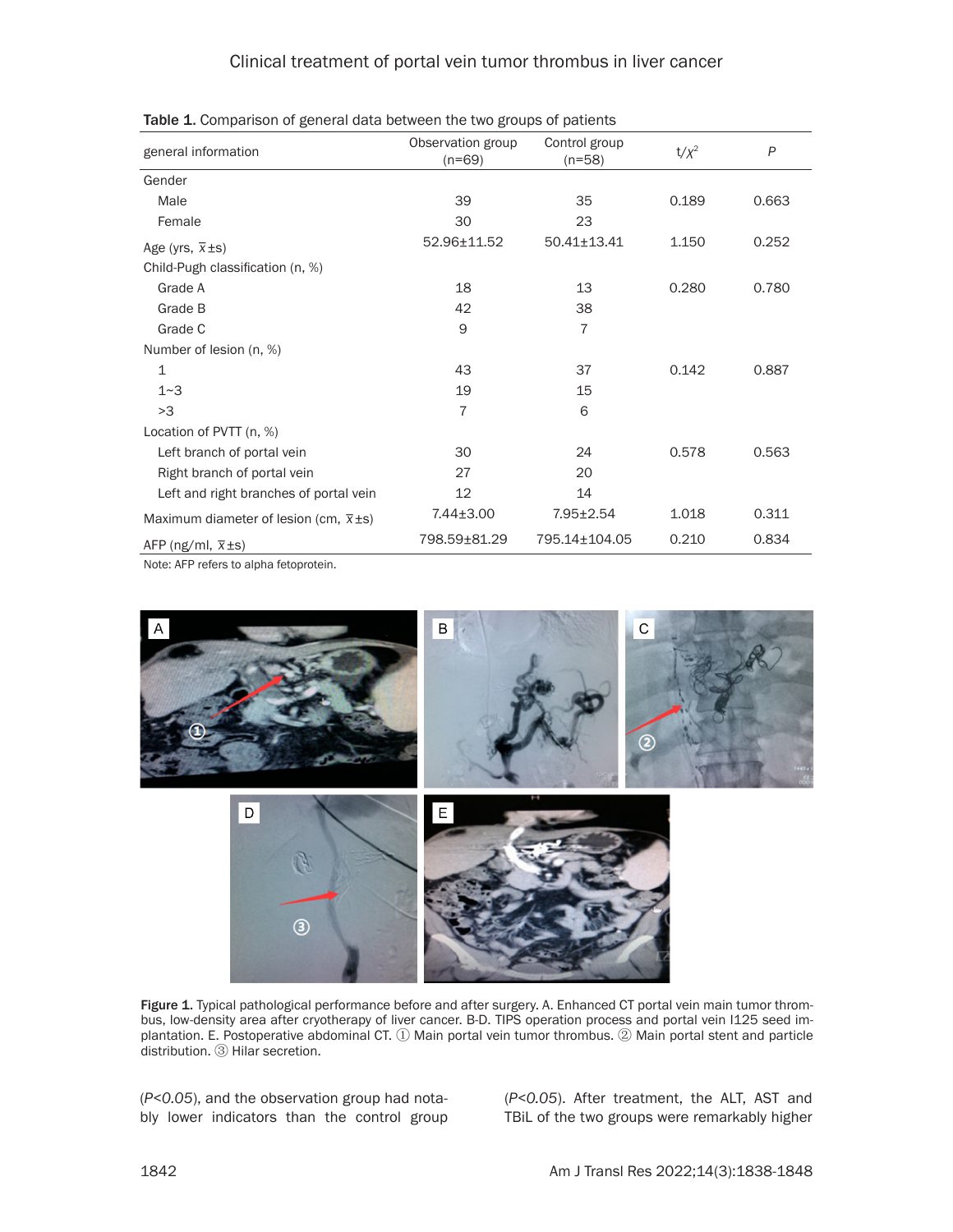| Group             | Number of cases          | СR                       | PR                       | <b>SD</b>                                 | PD | Remission rate (%) ORR (%) |       |
|-------------------|--------------------------|--------------------------|--------------------------|-------------------------------------------|----|----------------------------|-------|
| Observation group | 69                       |                          |                          | $9(13.04)$ 34 (49.28) 23 (33.33) 3 (4.35) |    | 62.32                      | 95.65 |
| Control group     | 58                       | 5 (8.62)                 |                          | 21 (36.21) 26 (44.83) 6 (10.34)           |    | 44.83                      | 89.66 |
|                   | $\overline{\phantom{a}}$ |                          | $\overline{\phantom{a}}$ | ۰                                         | -  | 3.886                      | 0.931 |
| D                 | -                        | $\overline{\phantom{a}}$ | $\overline{\phantom{a}}$ | $\overline{\phantom{a}}$                  | -  | 0.049                      | 0.335 |

Table 2. Comparison of clinical efficacy between the two groups

than those before treatment (*P<0.05*), and indicators in the observation group were apparently higher than those in the control group (all *P<0.05*) (Table 3).

#### *Comparison of postoperative complications*

There was no significant difference in the incidence of postoperative gastrointestinal hemorrhage, fever, granulocytopenia and abnormal hepatic dysfunction between the observation group and the control group (*P>0.05*) (Table 4).

#### *Comparison of quality of life between the two groups before and after treatment*

There was no statistically significant difference in preoperative functional assessment of cancer therapy-hepatobiliary (FACT-Hep) score between the two groups (*P>0.05*). Six months after operation, the FACT-Hep scores of patients in both groups were significantly lower than those before operation (*P<0.05*), and the scores of the observation group patients were notably lower than those of the control group (*P<0.05*) (Figure 2).

#### *Comparison of PFS between the two groups*

As shown in Figure 3, the PFS in the observation group was around 22 months, while that in the control group was only about 15 months (*χ*2=12.779, *P*=0.000).

#### *Comparison of OS between the two groups*

As shown in Figure 4, the median OS in the observation group was around 26 months which was 5 months more than that of the control group (*χ*2=5.682, *P*=0.017).

#### **Discussion**

Hepatocellular carcinoma with tumor thrombus in the main portal vein is one of the most difficult clinical diseases to treat. This disease

negatively affects patient's liver function and usually causes severe malignant portal hypertension as well as other complications such as upper gastrointestinal bleeding, massive chest and ascites, thus seriously affecting the patient's survival and quality of life [8, 9].

Based on the growth characteristics of portal vein thrombus with liver cancer, the classification criteria was established for 8 subtypes of tumor thrombus which comprised five stages from I0 to IV [10]. This classification contributes to improve the treatment effects and clinical prognosis of patients with different types of tumor thrombus. For example, proper treatment for hepatocellular carcinoma complicated with type IIA-IIIA tumor thrombus is critical in extending the survival. While, without effective treatment, the patient may rapidly develop into type IV and lose the opportunity for treatment [11]. By analyzing the image of 130 cases of liver cancer portal vein tumor thrombi [12], it was found that tumor thrombus developed in reverse blood flow by using portal vein wall as the stent with average growth rate of 0.5±0.1 cm3/month. Therefore, it is necessary to control the growth of tumor thrombi after surgical resection.

The previous treatments included surgery, 131I-lipiodol internal irradiation, TACE, and TACE plus radiation therapy, but the therapeutic outcome was not desirable [13, 14]. Recently, several teams [15, 16] have made a breakthrough in treating hepatocellular carcinoma complicated with portal artery thrombus by combining stent implantation with TACE. The major limitation of this method includes the difficulty of operation and it is unsuitable for Type III patients. Type III patients with severe accumulation of cancer thrombus in the main portal vein are mostly accompanied by liver cirrhosis, branch cancer thrombus or cancer thrombus at the proximal end of the main portal vein and ascites, therefore portal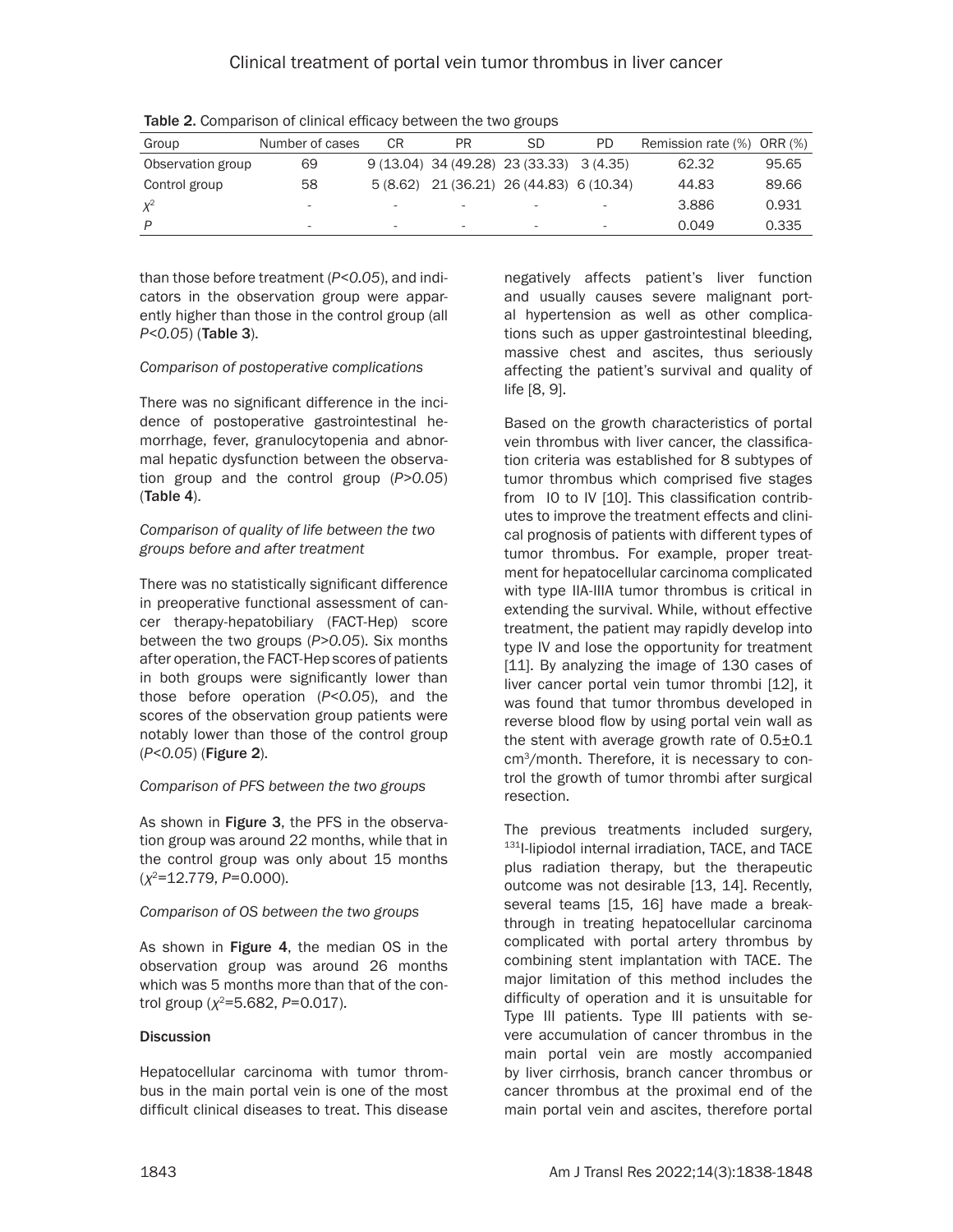| Group                    | Timing                  | $AFP$ (ng/ml) | ALT (U/L)                 | AST $(U/L)$          | <b>TBiL</b><br>$(\mu \text{mol/L})$ | PLT $(\times 10^9/L)$ | WBC $(x)$<br>$10^9$ /L) | Diameter of main<br>portal vein (mm) |
|--------------------------|-------------------------|---------------|---------------------------|----------------------|-------------------------------------|-----------------------|-------------------------|--------------------------------------|
| Observation group (n=69) | Pre-operation           | 798.59±81.29  | 54.58±7.88                | 68.35±5.91           | $21.24 \pm 2.24$                    | 158.96±23.67          | $5.17 \pm 0.95$         | $13.93 \pm 1.11$                     |
|                          | 8 weeks after operation | 173.39±32.01  | 116.18±21.68 <sup>*</sup> | $120.15 \pm 15.46^*$ | $37.73 \pm 4.43$ *                  | 108.99±21.04          | $3.93 \pm 0.83$         | $10.99 \pm 0.76$                     |
|                          |                         | 55.066        | 22.182                    | 25.997               | 27.593                              | 13.107                | 8.165                   | 18.154                               |
|                          | P                       | < 0.001       | < 0.001                   | < 0.001              | < 0.001                             | < 0.001               | < 0.001                 | < 0.001                              |
| Control group (n=58)     | Pre-operation           | 795.14±104.05 | 56.75+7.14                | 66.46+6.60           | $20.53 \pm 2.51$                    | 165.75±22.36          | $5.28 \pm 1.01$         | $13.59 + 1.01$                       |
|                          | 8 weeks after operation | 240.51±36.66  | 79.66±15.20               | 89.52±14.78          | $30.66 \pm 3.22$                    | $109.65 \pm 22.03$    | $3.81 \pm 0.89$         | $11.95 \pm 0.82$                     |
|                          |                         | 38.288        | 10.390                    | 10.850               | 18.896                              | 13.611                | 8.316                   | 9.601                                |
|                          | P                       | < 0.001       | < 0.001                   | < 0.001              | < 0.001                             | < 0.001               | < 0.001                 | < 0.001                              |

Table 3. Comparison of indicators between the two groups before and after treatment (*\_ x*±s)

Note: Compared with the control group in the same period, t-text, \**P<0.05*.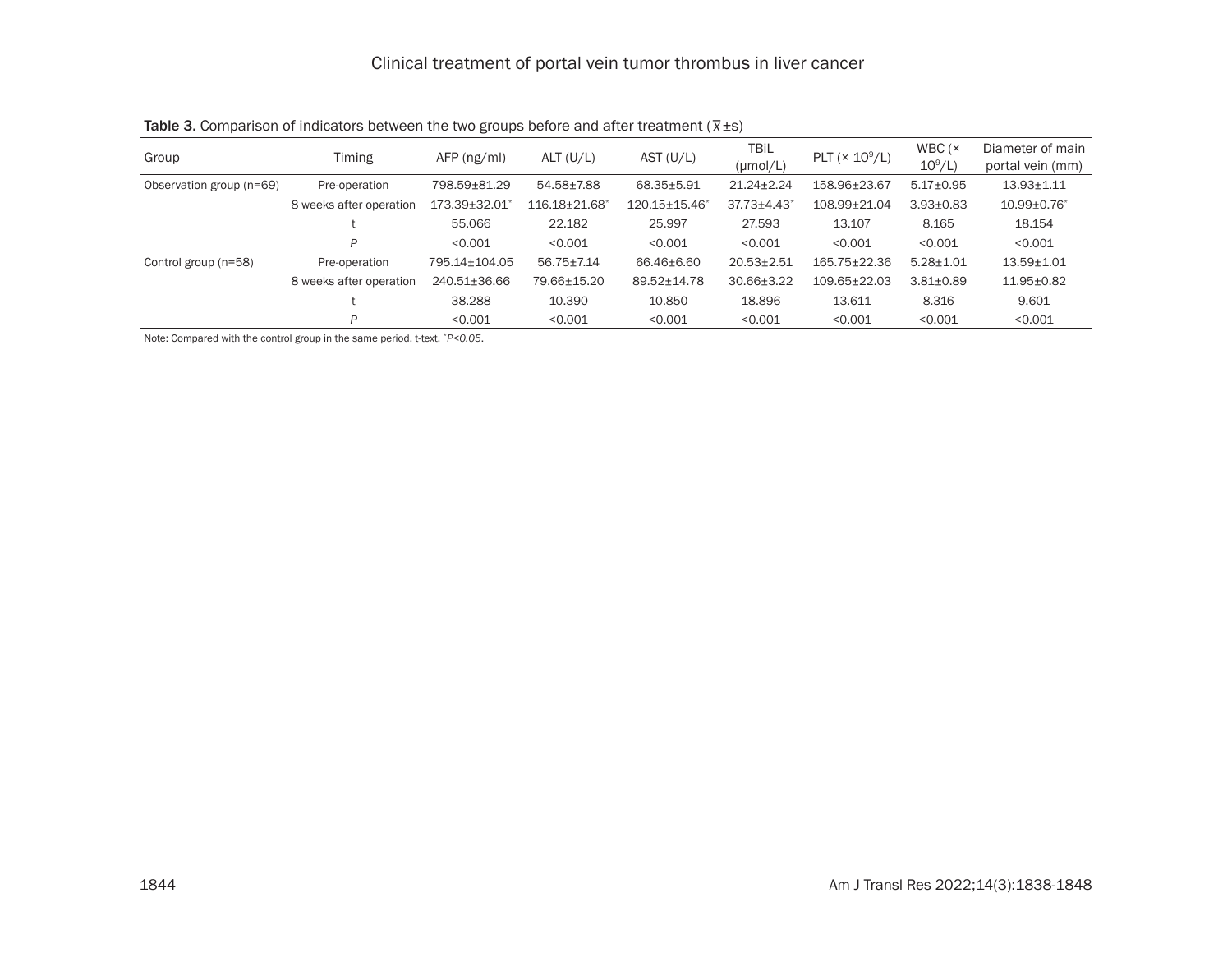| Group             | Number of<br>cases | Gastrointestinal<br>hemorrhage | Fever      | Granulocytopia | Abdominal<br>bleeding |
|-------------------|--------------------|--------------------------------|------------|----------------|-----------------------|
| Observation group | 69                 | 7(10.14)                       | 19 (27.54) | 8(11.59)       | 3(4.35)               |
| Control group     | 58                 | 4(6.90)                        | 21 (36.21) | 5(8.62)        | 2(3.45)               |
| $X^2$             |                    | 0.420                          | 1.098      | 0.303          | 0.039                 |
| D                 | -                  | 0.517                          | 0.295      | 0.582          | 0.843                 |

Table 4. Comparison of postoperative complications between the two groups  $[n \, (\%)]$ 



Figure 2. Comparison of quality-of-life scores between the two groups before and after treatment (points). Note: Compared with preoperative, paired t test, \**P<0.05*; compared with control group, independent t test, #*P<0.05*.

vein stenting is not preferred [17-20]. In contrast, TIPS can better reduce patients' portal vein pressure, prevent and treat portal hypertension, improve patients' quality of life, help restore their liver function, and provide opportunities for the treatment of primary lesions. The success rate of TIPS surgical treatment was about 97% [21].

It has been shown through ultrasound studies that the diameter of the main portal vein in patients with liver cirrhosis is 8-14 mm, and the radiation radius of  $^{125}$ I particles is 8.5 mm (i.e., diameter 17 mm). Therefore, the implantation of <sup>125</sup>I particles for treating PVTT can effectively cover the tumor thrombus. There were also studies shown that it was safe and feasible to implant the appropriate dose of particles in the blood vessel lumen [22, 23].

To improve the symptoms of portal vein hypertension for type III patients with severe PVTT,

especially for patients with poor foundation (some patients in this study had child-Pugh grade C) [24, 25], we explored the therapeutic effects of combination of TIPS and <sup>125</sup>I radiation. This study demonstrated an exploratory analysis of the effects of TIPS combined with  $125$  particles implantation on the efficacy and prognosis of hepatocellular carcinoma with PVTT. The results demonstrated that the short-term remission rate of patients treated with TIPS combined with  $125$  particle implantation was remarkably higher than that treated with TIPS alone, and the AFP, portal vein main diameter reduction and the improvement of quality of life were better than the control group. The results are consistent with those published studies [26], that the continuous release of gamma rays from radioactive iodine particles in the portal vein destroys the DNA helix of tumor cells. This can exert a direct killing effect on cancer thrombus, produce more accurate radiotherapy effect, relieve portal hypertension and reduce the damage to surrounding tissues, thus contributing to the improvement of clinical treatment effect.

With the improvement of portal hypertension symptoms and the benefit of tumor treatment, patients' quality of life can be further improved. It is noteworthy that levels of serum ALT, AST and TBiL in patients treated with TIPS combined with 125I particle implantation were higher than those treated with TIPS alone, which suggests that radioactive iodide may cause radioactive damage to hepatocytes. However, this damage can still be ameliorated by clinical drug treatment [27], and was within the tolerable range of patients. In terms of postoperative follow-up, the PFS and OS of patients in the observation group were remarkably superior to those in the control group.

The combination of TIPS and  $125$  particle implantation improved the patient's portal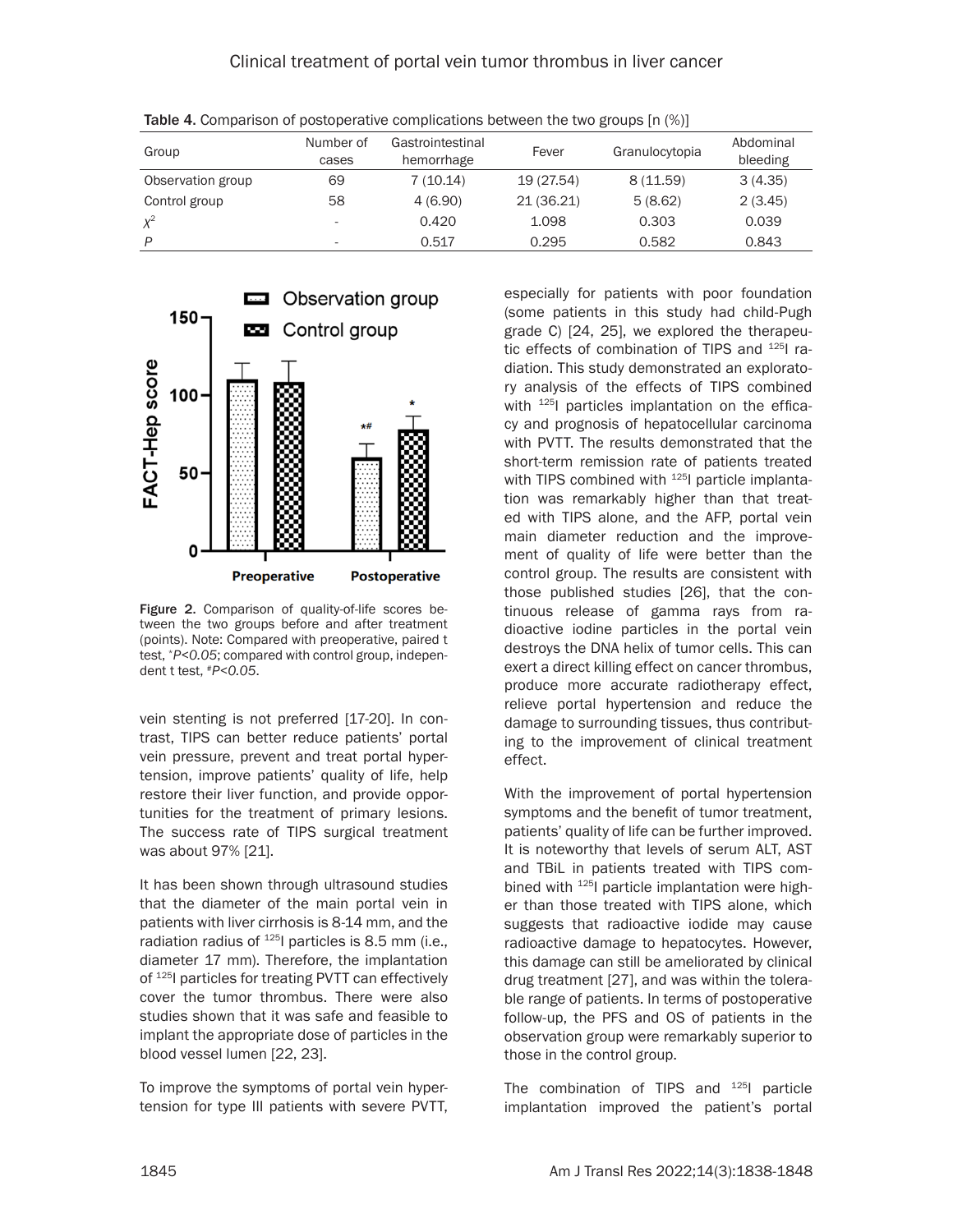

Figure 3. Postoperative progression-free survival of the two groups of patients.



Figure 4. The overall survival of the two groups of patients after surgery.

hypertension and exerted continuous inhibitory effect on tumor thrombus. The progression of PVTT is a key factor for the prognosis of patients. Therefore, the combination of the two treatments can effectively prolong the survival of patients after surgery, which is consistent with the expected results of this study. However, we also realize some limitations in our study. First, the relatively small sample size limited the persuasion of the results. Second, there is a lack of animal studies to further demonstrate

the mechanism of this combination therapeutic.

Sorafenib targeted therapy can be performed after surgery according to the patient's condition (or the patient's will). Sorafenib acts on RAF kinase, vascular endothelial growth factor receptor, platelet-derived growth factor receptor-β, etc., to inhibit the growth of tumor cells and prevent the formation of new blood vessels, so as to improve the survival of patients after surgery.

In summary, the combination of TIPS and <sup>125</sup>l particle implantation in the treatment of PHC patients with PVTT can help improve their clinical efficacy and quality of life while prolonging their postoperative survival. The treatment is safe and worthy of clinical promotion.

#### Disclosure of conflict of interest

None.

Address correspondence to: Yanli Meng, Department of Gastroenterology, Cangzhou Central Hospital, No. 16, Xinhua West Road, Cangzhou 061000, Hebei, China. Tel: +86-1853170- 6877; E-mail: [mengyanli01@126.](mailto:mengyanli01@126.com
) [com](mailto:mengyanli01@126.com
)

#### References

- [1] Cardarelli-Leite L, Chung J, Klass D, Marquez V, Chou F, Ho S, Walton H, Lim H, Tae Wan Kim P, Hadiivassiliou A and Liu DM. Ablative transarterial radioembolization improves survival in patients with HCC and portal vein tumor thrombus. Cardiovasc Intervent Radiol 2020; 43: 411-422.
- [2] Jiang JF, Lao YC, Yuan BH, Yin J, Liu X, Chen L and Zhong JH. Treatment of hepatocellular carcinoma with portal vein tumor thrombus: advances and challenges. Oncotarget 2017; 8: 33911-33921.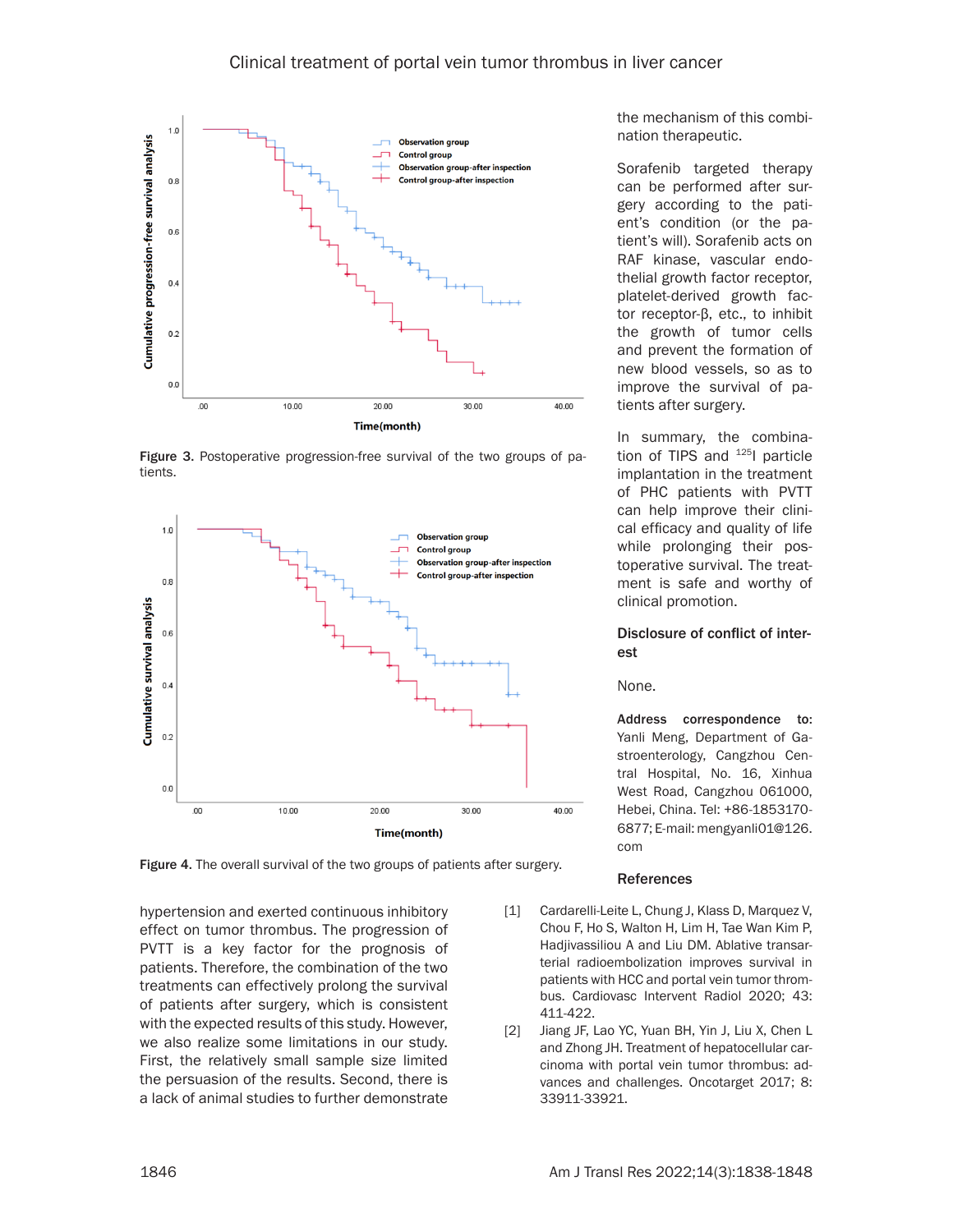- [3] Chen ZW, Lin ZY, Chen YP, Chen J and Chen J. Clinical efficacy of endovascular radiofrequency ablation in the treatment of portal vein tumor thrombus of primary hepatocellular carcinoma. J Cancer Res Ther 2018; 14: 145-149.
- [4] Stine JG and Northup PG. Management of nontumoral portal vein thrombosis in patients with cirrhosis. Dig Dis Sci 2019; 64: 619-626.
- [5] Zhang ZM, Lai EC, Zhang C, Yu HW, Liu Z, Wan BJ, Liu LM, Tian ZH, Deng H, Sun QH and Chen XP. The strategies for treating primary hepatocellular carcinoma with portal vein tumor thrombus. Int J Surg 2015; 20: 8-16.
- [6] Cheng S, Wei X, Shi J, Guo W, Feng S, Zhai J and Huang B. A multidisciplinary team approach to the management of patients with hepatocellular carcinoma with portal vein tumor thrombus. Oncologist 2020; 25: e998.
- [7] Cheng S, Yang J, Shen F, Zhou W, Wang Y, Cong W, Yang GS, Cheng H, Hu H, Gao C, Guo J, Li A, Meng Y, Jiang X, Yang Y, Qian G, Luo M, Hu B, Man X, Zhang B, Su C, Zhou F, Li N, Shi J, Wang M, Zheng Y, Guo W, Sun J, Wang H, Lau WY and Wu MC. Multidisciplinary management of hepatocellular carcinoma with portal vein tumor thrombus-Eastern Hepatobiliary Surgical Hospital consensus statement. Oncotarget 2016; 7: 40816-40829.
- [8] Intagliata NM, Caldwell SH and Tripodi A. Diagnosis, development, and treatment of portal vein thrombosis in patients with and without cirrhosis. Gastroenterology 2019; 156: 1582- 1599.
- [9] Li N, Wei XB and Cheng SQ. Application of cystoscope in surgical treatment of hepatocellular carcinoma with portal vein tumor thrombus. World J Gastroenterol 2016; 22: 5297-300.
- [10] Liu PH, Huo TI and Miksad RA. Hepatocellular carcinoma with portal vein tumor involvement: best management strategies. Semin Liver Dis 2018; 38: 242-251.
- [11] Fan W, Yuan G, Fan H, Li F, Wu Y, Zhao Y, Yao W, Wang Y, Xue M, Yang J and Li J. Apatinib combined with transarterial chemoembolization in patients with hepatocellular carcinoma and portal vein tumor thrombus: a multicenter retrospective study. Clin Ther 2019; 41: 1463- 1476.
- [12] Wei XB, Xu J, Li N, Yu Y, Shi J, Guo WX, Cheng HY, Wu MC, Lau WY and Cheng SQ. The role of three-dimensional imaging in optimizing diagnosis, classification and surgical treatment of hepatocellular carcinoma with portal vein tumor thrombus. HPB (Oxford) 2016; 18: 287- 95.
- [13] Gon H, Kido M, Tanaka M, Kinoshita H, Komatsu S, Tsugawa D, Awazu M, Toyama H, Matsumoto I, Itoh T and Fukumoto T. Growth velocity of the portal vein tumor thrombus accelerated by its progression, alpha-fetoprotein

level, and liver fibrosis stage in patients with hepatocellular carcinoma. Surgery 2018; 164: 1014-1022.

- [14] Mizandari M, Ao G, Zhang Y, Feng X, Shen Q, Chen M, Lau W, Nicholls J, Jiao L and Habib N. Novel percutaneous radiofrequency ablation of portal vein tumor thrombus: safety and feasibility. Cardiovasc Intervent Radiol 2013; 36: 245-8.
- [15] Li T, Liu C, He JT, Sui KD, Zhang ZB, Hong D, Su HY and Shao HB. Portal stent with endovascular brachytherapy improves the efficacy of TACE for hepatocellular carcinoma with main portal vein tumor thrombus. Hepatobiliary Pancreat Dis Int 2020; 19: 187-190.
- [16] Chan SL, Chong CC, Chan AW, Poon DM and Chok KS. Management of hepatocellular carcinoma with portal vein tumor thrombosis: review and update at 2016. World J Gastroenterol 2016; 22: 7289-300.
- [17] Araki K, Harimoto N, Yamanaka T, Ishii N, Tsukagoshi M, Igarashi T, Watanabe A, Kubo N, Tsushima Y and Shirabe K. Efficiency of regional functional liver volume assessment using Gd-EOB-DTPA-enhanced magnetic resonance imaging for hepatocellular carcinoma with portal vein tumor thrombus. Surg Today 2020; 50: 1496-1506.
- [18] Wu B, Zhang Y, Tan H and Shi H. Value of (18) F-FDG PET/CT in the diagnosis of portal vein tumor thrombus in patients with hepatocellular carcinoma. Abdom Radiol (NY) 2019; 44: 2430-2435.
- [19] Sasaki K, Tomimaru Y, Wada H, Ogawa H, Yamada D, Tomokuni A, Asaoka T, Noda T, Gotoh K, Kawamoto K, Marubashi S, Eguchi H, Nagano H, Doki Y and Mori M. A case of surgical resection of a liver metastasis from colorectal cancer with a macroscopic portal vein tumor thrombus. Gan To Kagaku Ryoho 2015; 42: 1854-1856.
- [20] Cerrito L, Annicchiarico BE, Iezzi R, Gasbarrini A, Pompili M and Ponziani FR. Treatment of hepatocellular carcinoma in patients with portal vein tumor thrombosis: beyond the known frontiers. World J Gastroenterol 2019; 25: 4360-4382.
- [21] Huang X, Fan X, Zhang R, Jiang S, Yang K and Chen S. Systemic inflammation and portal vein thrombosis in cirrhotic patients with gastroesophageal varices. Eur J Gastroenterol Hepatol 2020; 32: 401-405.
- [22] Peng SY, Wang XA, Huang CY, Li JT, Hong DF, Wang YF and Xu B. Better surgical treatment method for hepatocellular carcinoma with portal vein tumor thrombus. World J Gastroenterol 2018; 24: 4527-4535.
- [23] Fujisaki S, Takashina M, Tomita R, Sakurai K and Takayama T. A case of a long-term survivor who underwent surgical intervention for hepa-